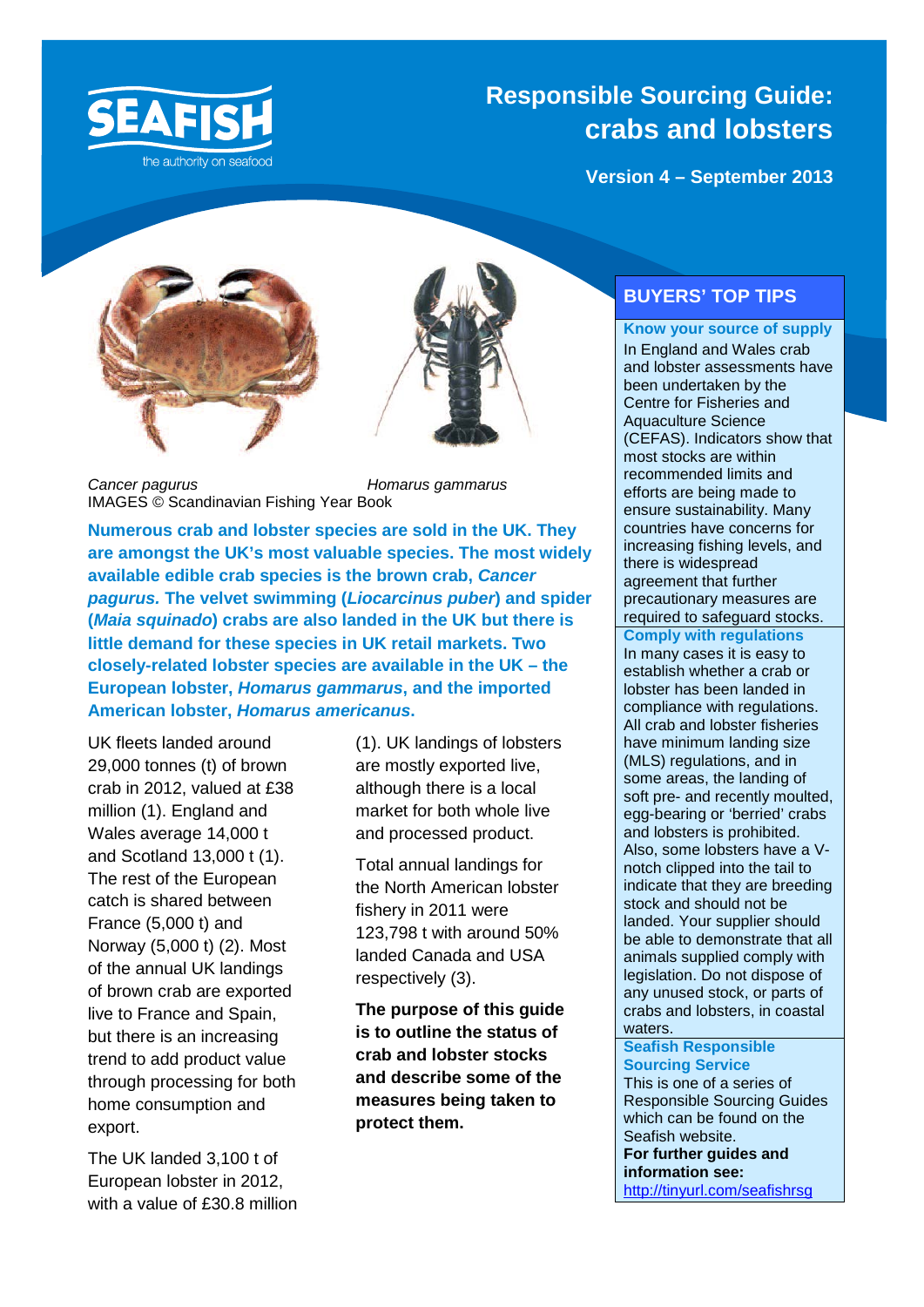# **Distribution**



**Figures 2:** Distribution of fisheries for **American lobster** and **European lobster**

#### **Management authorities**

### **Organisation key**

**ICES:** The International Council for Exploration of the Sea is responsible for providing scientific advice for North East Atlantic fishery management.

**EU**: The European Union is responsible for fisheries management within its Exclusive Economic Zone.

**SSMO:** The Shetland Shellfish Management Organisation was established in 1996 to manage Shetland's shellfish fisheries (within the six mile limit).

**Inshore Fisheries and Conservation Authorities (IFCAs).** IFCAs were created in April 2011. They are either committees or joint committees of local authorities. They are tasked with the sustainable management of inshore sea fisheries resources in their local area.

**NMFS:** The National Marine Fisheries Service is responsible for the management, conservation and protection of living marine resources within United States waters.

**ASMFC:** Atlantic States Marine Fisheries Commission. Coordinates the conservation and management of the Eastern United States shared near-shore fishery.

**DFO**: Department of Fisheries and Oceans. Provides the scientific basis for conservation and sustainable economic use of Canadian fishery resources.

Canadian lobster stocks are assessed by the Federal Department of Fish and Oceans (DFO) and their fisheries are managed within 55 lobster fishery areas. Lobsters in USA waters are separated into Gulf of Maine, Georges Bank and Southern New England stocks and managed under seven Management Areas. Inshore stocks are assessed and managed by individual States, under the umbrella of the Atlantic States Marine Fisheries Commission (ASMFC). The offshore fisheries are managed by the Federal National Marine Fisheries Service (NMFS) under the US Atlantic Coastal Fisheries Cooperative Management Act.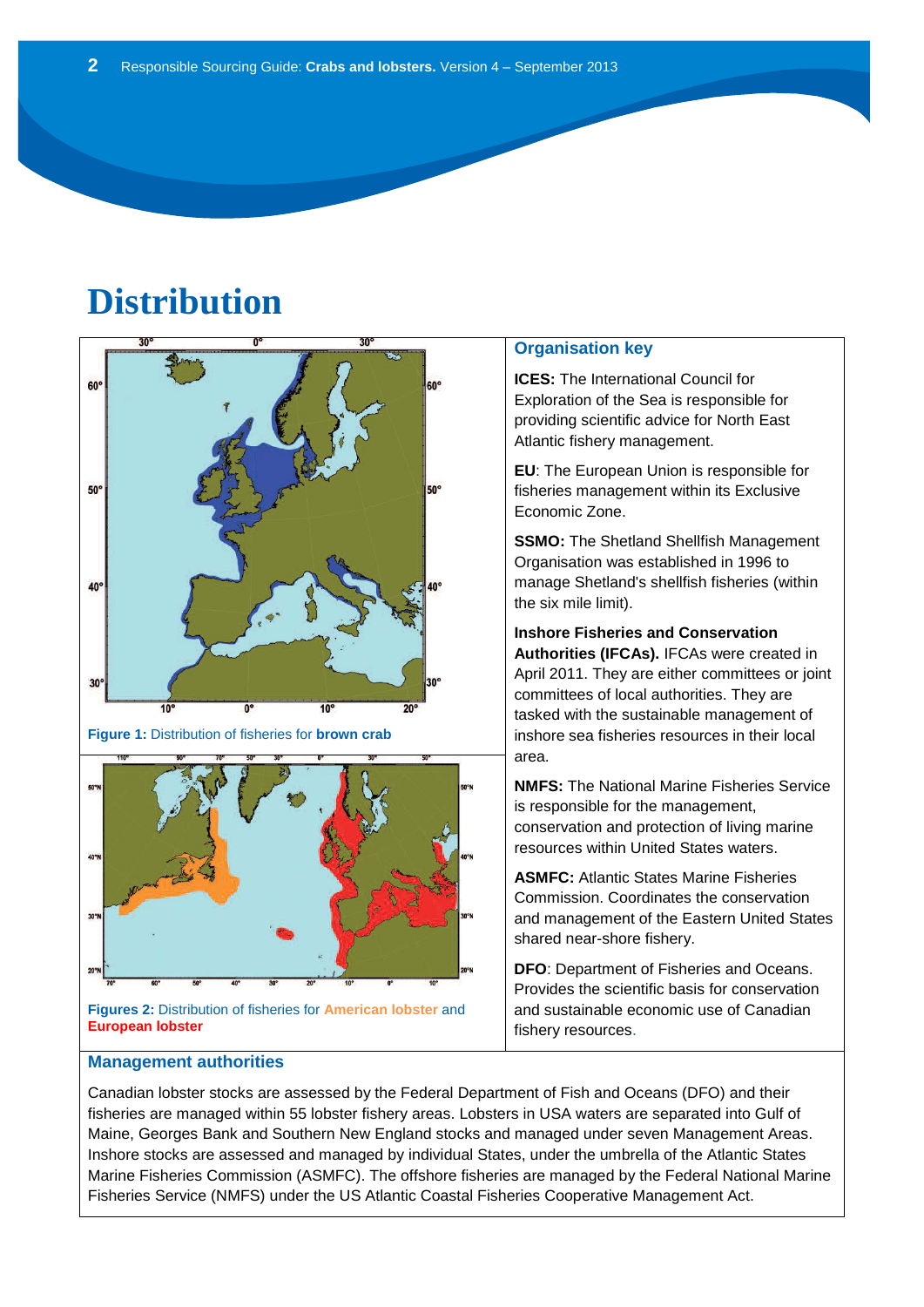### **Biology and assessment of crab and lobster stocks**

#### **Biology**

The majority of crab and lobsters are caught in shallow coastal waters, but American lobsters can also be found in deep water, particularly in or near canyons. Both species usually live in crevices, under rocks or in burrows, from which they emerge at slack water to feed on a wide range of organisms living on the sea-bed, including other shellfish, which they crush with their powerful claws.

As they have a hard exoskeleton, crabs and lobsters are only able to grow incrementally at the time of moulting, when the entire outer shell is cast. The soft internal tissues of the emerging animal rapidly increase in volume by the absorption of water before the new exoskeleton hardens. Moulting is frequent and growth is fast during their early life. Both the frequency of moulting and the proportional increase in size decrease with age and maturity.

When moulting, crabs and lobsters are vulnerable to predation and are of poor marketable quality, but this is also the time when females mate. In due course, the eggs are extruded and attached to paddle-like appendages underneath the female's tail. Such egg-bearing females are said to be 'berried'. This occurs typically in early winter in brown crabs, and in late summer or autumn in lobsters.

Both crabs and lobsters survive discarding from pots. This means that the minimum landing size controls the effective retention size. Therefore knowing the size of maturity means that the number of opportunities for breeding prior to retention can be estimated. In many crab and lobster fisheries this is at least once. Potentially this reduces risk of depletion; however excessive fishing can mean that the stocks are not exploited optimally.

### **Assessments**

Assessments of brown crab and lobster stocks are based on analyses of size distribution data and trends in landings and fishing effort. This enables an index of stock abundance to be estimated, as well as the level of recruitment of young animals to the stock. A variety of mathematical models have been used (4) to assess whether local populations are being exploited optimally.

Currently there is no international assessment of either crabs or lobsters.

Assessments in England and Wales are carried out by CEFAS (5). In these scientists advise an optimum exploitation rate (fishing mortality rate or  $F_{MSY}$ ) that will produce a spawning stock biomass of 35% of the virgin stock. This is considered to correspond to Maximum Sustained Yield (MSY). To avoid risk of depletion the stock should not be fished at a rate (Fishing mortality limit Flimit) which would result in a stock below 15% of its virgin stock biomass. In Scotland assessments are carried out by Marine Scotland (2) but only against the fishing mortality corresponding to  $F_{MSY}$  reference point; Flimit is not defined.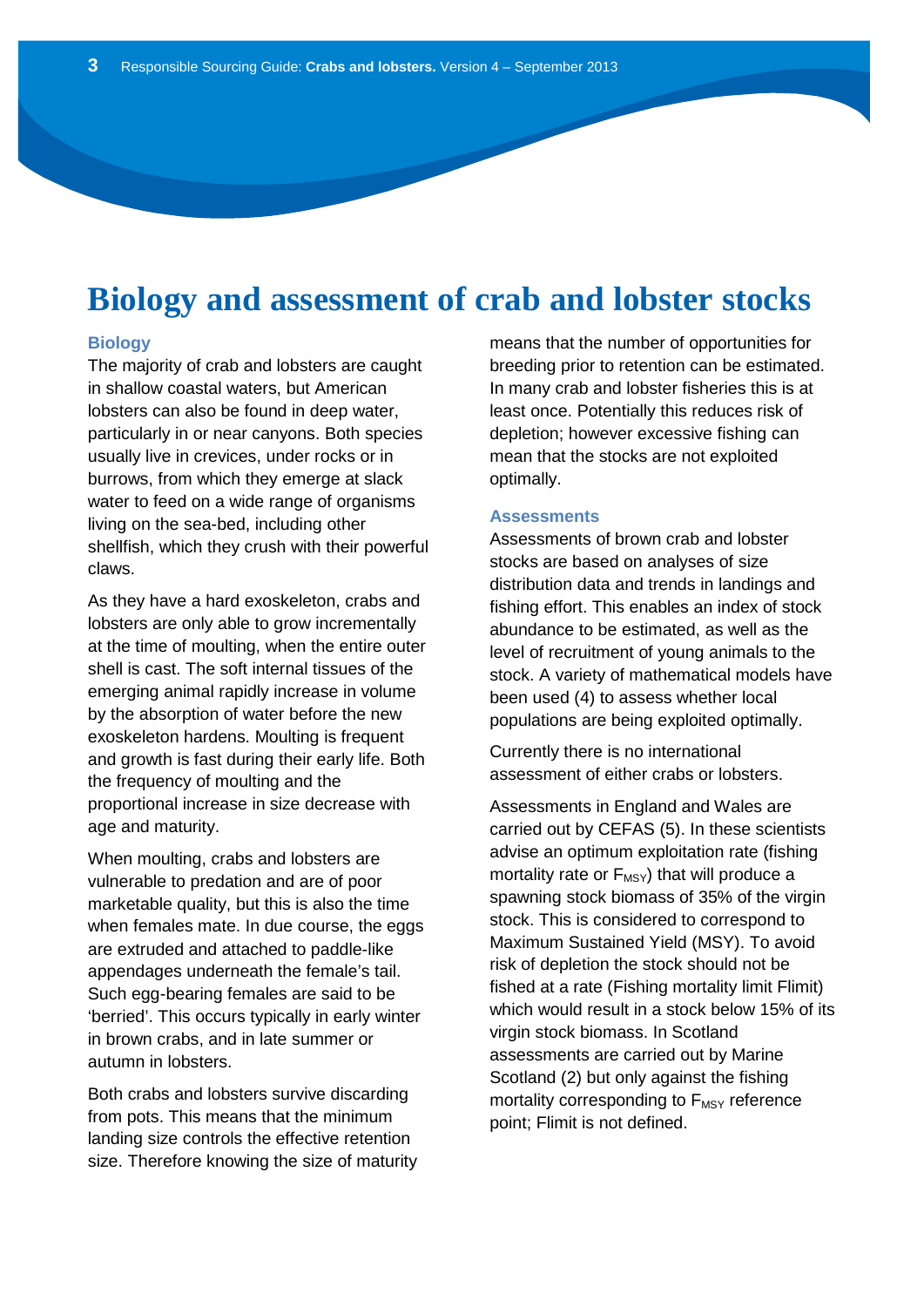### **Status of Crab and Lobster stocks September 2013**



Exploitation rate (fishing mortality)

35% of the virgin spawning stock biomass. CEFAS **Figure 3:** Schematic Maximum Sustainable Yield (MSY) curve for brown crab and lobster. MSY assumed to be achieved when the exploitation rate (fishing mortality) corresponds to a stock level of advise a maximum exploitation rate (Flimit) corresponding to 15% of the virgin spawning stock biomass.

In England and Wales, six stock units have been described for brown crab. Each stock unit is based upon what is known of the species' local biology and fishery. However, brown crabs may exhibit wide-ranging migrations, and the ICES Crab Working Group is working towards international assessments and management advice for this species (2).

In 2010 the Group (2) has designed a standard reporting format with all relevant fisheries statistics, and assessments for all crab species exploited in the ICES region. These standard formats took the form of: a map of agreed assessment units for each species; a data table describing available fisheries indicators; assessment methodology and the status of the stock.

### **Assessment of lobster stocks**

Lobster stocks are mostly coastal, with restricted movements once they have settled on the seabed, and they can be assessed and managed on a national basis.

European lobster: There is no assessment of stocks by ICES in the North East Atlantic. Recent assessments by CEFAS suggest that the status of the five lobster stocks in English and Welsh coastal waters is mixed.

North American lobster: There are three stocks of lobster in U.S. waters - Gulf of Maine, Georges Bank, and southern New England. Generally, the Atlantic States Marine Fisheries Commission assesses the lobster stocks every 2 to 5 years. Results of stock assessments help the Commission's lobster management board make decisions on management measures that may be needed to address problems with the lobster resource. The management board looks to industry advisors to provide recommendations for managing the fishery to meet management objectives. The American lobster's range is divided into seven areas for management purposes. There are seven Lobster Conservation Management Teams for each of these management areas. These teams, made up of industry representatives, recommend measures to address the specific needs of their respective management areas.

The most up to date assessments are summarised in Table 1 for crabs and Table 2 for lobsters.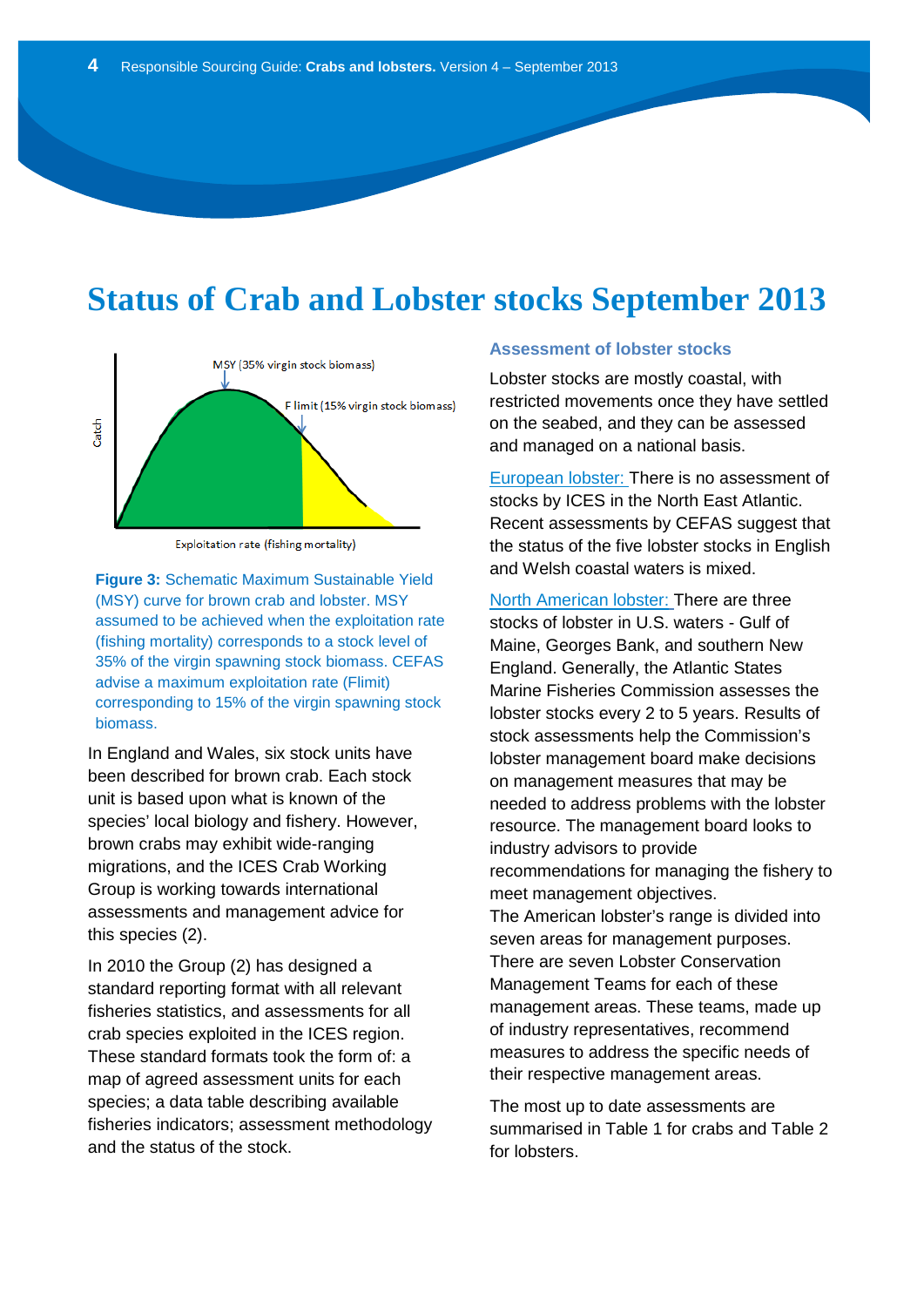### **Table 1 Crab stocks. See figure 4.**

| <b>Stock/ fisheries unit</b>                                                 | <b>Landings</b>        | <b>Scientific Advice and Management</b>                                                                                                   |  |
|------------------------------------------------------------------------------|------------------------|-------------------------------------------------------------------------------------------------------------------------------------------|--|
|                                                                              | 2011(t)                |                                                                                                                                           |  |
|                                                                              | (from 2)               |                                                                                                                                           |  |
| Inside safe biological limits                                                |                        |                                                                                                                                           |  |
| <b>Western English</b>                                                       | 4576                   | 2011 Fishing mortality and spawning stock biomass have been                                                                               |  |
| Channel                                                                      | (England               | inside safe biological limits for the past 3-4 years, appear stable,                                                                      |  |
|                                                                              | and Wales)             | and around levels that produce MSY. Landings have remained                                                                                |  |
|                                                                              |                        | constant for the past 5-years. There are multiple spawning<br>opportunities before legal removal. Management measures include             |  |
|                                                                              |                        | minimum landing sizes, restrictions on vessel length, permit                                                                              |  |
|                                                                              |                        | schemes, escape gaps in traps, and towed gear restrictions (5).                                                                           |  |
| <b>Celtic Sea</b>                                                            | 2074                   | 2011 Fishing mortality and spawning stock biomass have been                                                                               |  |
|                                                                              | (England<br>and Wales) | inside safe biological limits for the past 3-4 years and appear<br>stable, though above the level that will produce MSY. Landings are     |  |
|                                                                              |                        | at an all-time high. Crabs will have 1-2 spawning opportunities                                                                           |  |
|                                                                              |                        | before legal removal. Other management measures include                                                                                   |  |
|                                                                              |                        | restrictions on vessel length, permit schemes, and trap escape                                                                            |  |
| <b>Eastern English</b>                                                       | 384                    | gaps (5).<br>2011 Fishing mortality and spawning stock biomass are within                                                                 |  |
| Channel                                                                      | (England               | recommended limits. However exploitation of females in 2011 was                                                                           |  |
|                                                                              | and Wales)             | approaching the limit. Landings have stayed at roughly the same                                                                           |  |
|                                                                              |                        | level since 1999. Crabs will have 1-2 spawning opportunities before<br>legal removal. Other management measures include restrictions on   |  |
|                                                                              |                        | vessel length, permit schemes, and trap escape gaps (5).                                                                                  |  |
| Around recommended maximum exploitation rate (F limit)                       |                        |                                                                                                                                           |  |
| <b>Southern North Sea</b>                                                    | 1999                   | 2011 Fishing mortality is above the maximum recommended level                                                                             |  |
|                                                                              | (England<br>and Wales) | for females. The spawning stock biomass is currently unknown due<br>to changes in recording. Crabs will have some spawning                |  |
|                                                                              |                        | opportunity before legal removal. Management measures include                                                                             |  |
|                                                                              |                        | restrictions on vessel length, permit schemes, trap escape gaps,                                                                          |  |
|                                                                              |                        | and towed gear restrictions (5).                                                                                                          |  |
| <b>Central North Sea</b>                                                     | 1993<br>(England       | 2011 Fishing mortality is high, with and increasing trend for males<br>but still within the recommended limit. The spawning stock biomass |  |
|                                                                              | and Wales)             | is around the minimum limit. Crabs will have some spawning                                                                                |  |
|                                                                              |                        | opportunity before legal removal. Other management measures                                                                               |  |
|                                                                              |                        | include restrictions on vessel length, permit schemes, and towed<br>gear restrictions (5).                                                |  |
| MSY defined, but recommended maximum exploitation rate (F limit) not defined |                        |                                                                                                                                           |  |
| Scotland, Hebrides and                                                       | ~12,000                | 2008 fishing mortality is approximately at that corresponding with                                                                        |  |
| Sule,                                                                        |                        | MSY(2)                                                                                                                                    |  |
| Scotland; Clyde, South                                                       |                        | 2008 fishing mortality was estimated to be significantly above that                                                                       |  |
| <b>Minch</b>                                                                 |                        | corresponding with MSY for both males and females in and<br>Southeast (2).                                                                |  |
|                                                                              |                        |                                                                                                                                           |  |
| <b>Orkney, North Coast</b><br>and East Coast                                 |                        | 2008 the fishing mortality for female stocks is close to MSY while                                                                        |  |
|                                                                              |                        | males are being fished above MSY (2).                                                                                                     |  |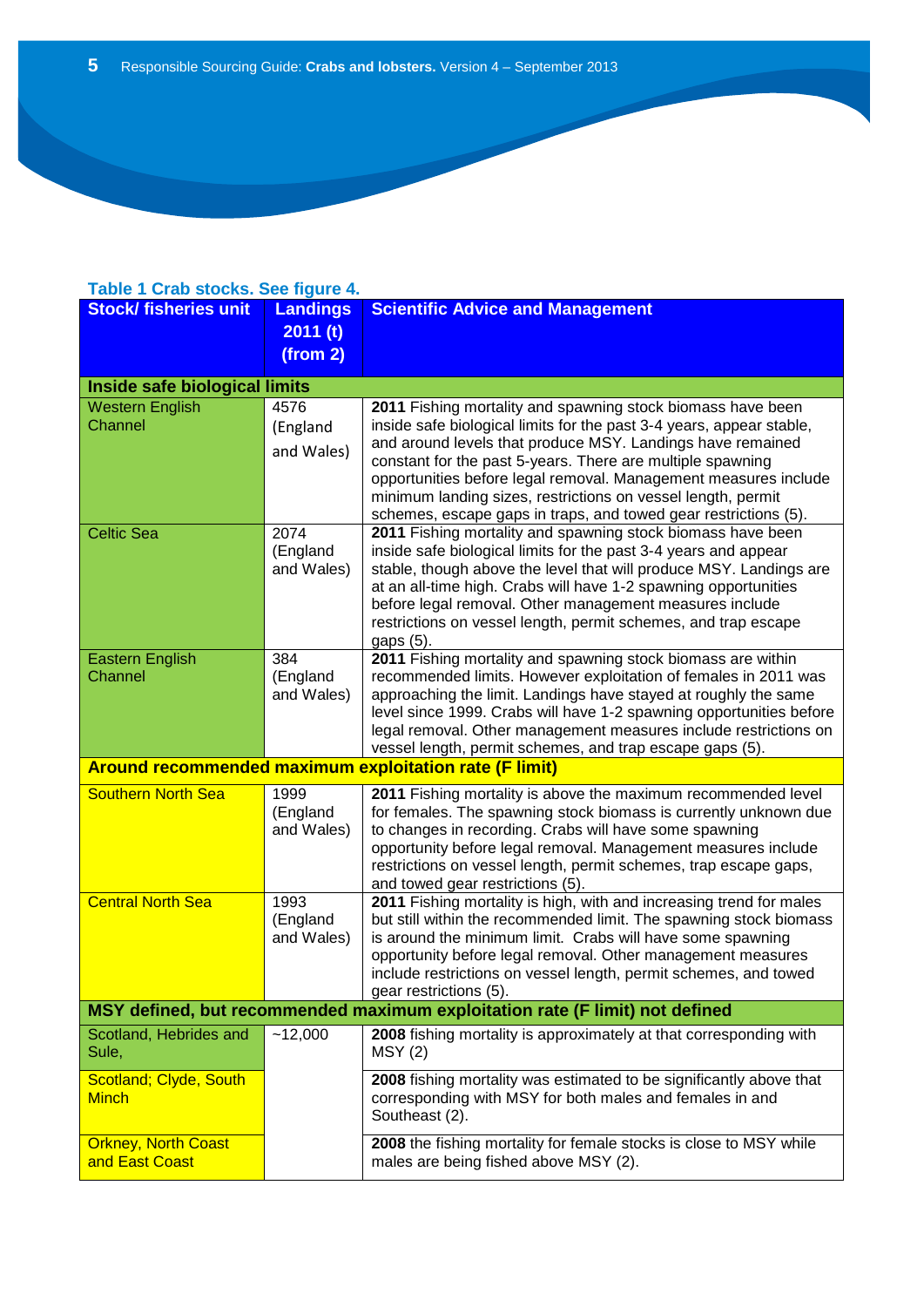### **Table 2 Lobster stocks. See figure 5.**

| <b>Stock/ fisheries unit</b>                    | <b>Landings</b><br>2011(t)<br>(from 5) | <b>Scientific Advice and Management</b>                                                                                                                                                                                                                                                                                                                                                                                                                                                                                                            |  |
|-------------------------------------------------|----------------------------------------|----------------------------------------------------------------------------------------------------------------------------------------------------------------------------------------------------------------------------------------------------------------------------------------------------------------------------------------------------------------------------------------------------------------------------------------------------------------------------------------------------------------------------------------------------|--|
| <b>Inside Safe biological limits</b>            |                                        |                                                                                                                                                                                                                                                                                                                                                                                                                                                                                                                                                    |  |
| Southwest England                               | $-250$<br>(England<br>and<br>Wales)    | 2011 Fishing mortality and spawning stock biomass have been<br>inside safe biological limits for the past 3-4 years. Whilst exploitation<br>rate is close to that associated with MSY, SSB is below optimum and<br>declining. Most individuals have one spawning opportunity before<br>they are legally removed. The minimum landing size for lobster in the<br>SW is 90mm, not the 87mm used elsewhere in the UK. Other<br>management measures include restrictions on vessel length within<br>6nm, permit schemes, and escape gaps in traps (5). |  |
| <b>Gulf of Maine and</b><br><b>Georges Bank</b> | 68,000<br>tonnes<br>(2010)             | Stocks are exploited close to MSY and have a healthy spawning<br>stock biomass (3).                                                                                                                                                                                                                                                                                                                                                                                                                                                                |  |
| <b>Around recommended limits</b>                |                                        |                                                                                                                                                                                                                                                                                                                                                                                                                                                                                                                                                    |  |
| Southeast and south<br>coast                    | $-225$<br>(England<br>and<br>Wales)    | 2011 Fishing mortality and spawning stock biomass are around the<br>recommended limit, and remained roughly constant for 3-4 years.<br>Landings have remained constant for the past six years. There is<br>some spawning opportunity before legal removal. Other<br>management measures include vessel length restrictions, a<br>maximum pot limit (Sussex IFCA), and escape gaps.                                                                                                                                                                 |  |
| <b>Yorkshire and Humber</b>                     | $-800$<br>(England<br>and<br>Wales)    | 2011 Fishing mortality and spawning stock biomass are beyond the<br>recommended limits but stable. Landings are at an all-time high.<br>Most individuals have a spawning opportunity before legal removal.<br>NE IFCA imploy a permit scheme.                                                                                                                                                                                                                                                                                                      |  |
| Northumberland and<br><b>Durham</b>             | $-250$<br>(England<br>and<br>Wales)    | 2011 Fishing mortality and spawning stock biomass are beyond the<br>the recommended limits. Landings are at an all-time high. Most<br>individuals have a spawning opportunity before legal removal.<br>Northumberland IFCA employ a maximum pot limit per vessel and<br>permit scheme.                                                                                                                                                                                                                                                             |  |
| <b>Southern New England</b>                     |                                        | 2011 Biomass is at a low level, but exploitation is at a rate which is<br>sustainable due to low fishing opportunities (3).                                                                                                                                                                                                                                                                                                                                                                                                                        |  |
| Exploitation rate and stock size unknown        |                                        |                                                                                                                                                                                                                                                                                                                                                                                                                                                                                                                                                    |  |
| East Anglia                                     | $-70$<br>(England<br>and<br>Wales)     | 2011 Exploitation and stock size are currently unknown. In previous<br>years both were above recommended limits but showing a positive<br>trend towards recovery. Landings have fluctuated widely over the<br>past 10 years. Most individuals have a spawning opportunity before<br>legal removal. Other management measures include vessel length<br>restrictions, permit schems, and escape gaps.                                                                                                                                                |  |
| Scotland                                        |                                        | 2006-2008 In Scotland, overall, assessments for the period 2006-<br>2008 show that most lobster assessment units were fished close to,<br>or above, the optimum level (6).                                                                                                                                                                                                                                                                                                                                                                         |  |
| Canada                                          | 66,500<br>(2011)                       | 2013; Stocks do not appear to have been assessed for 6 years<br>although generally considered to be stable. A range of management<br>measures in place (7).                                                                                                                                                                                                                                                                                                                                                                                        |  |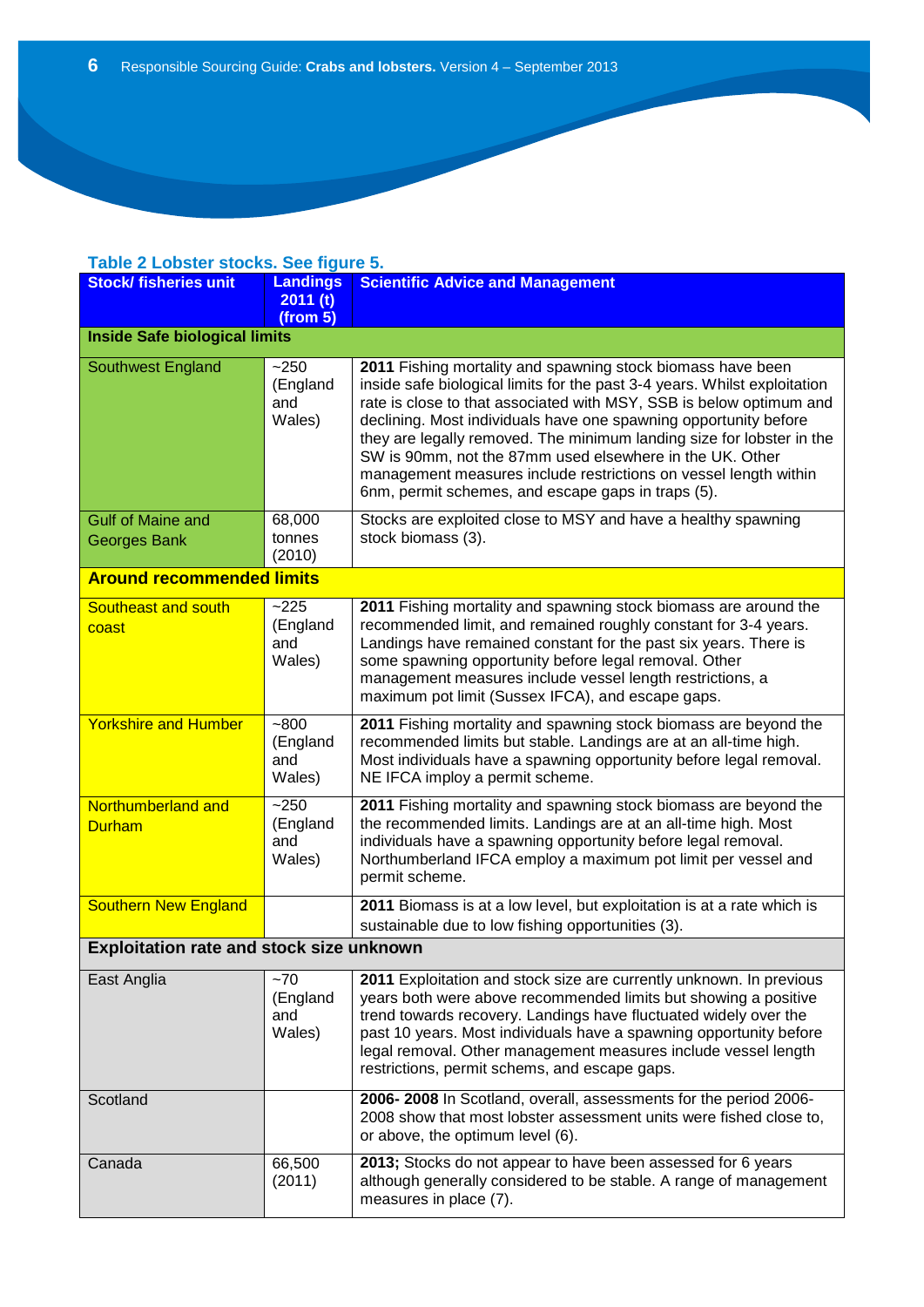



**Figure 4: Status of UK brown crab stocks.**

### **Figure 5: Status of lobster stocks in England.**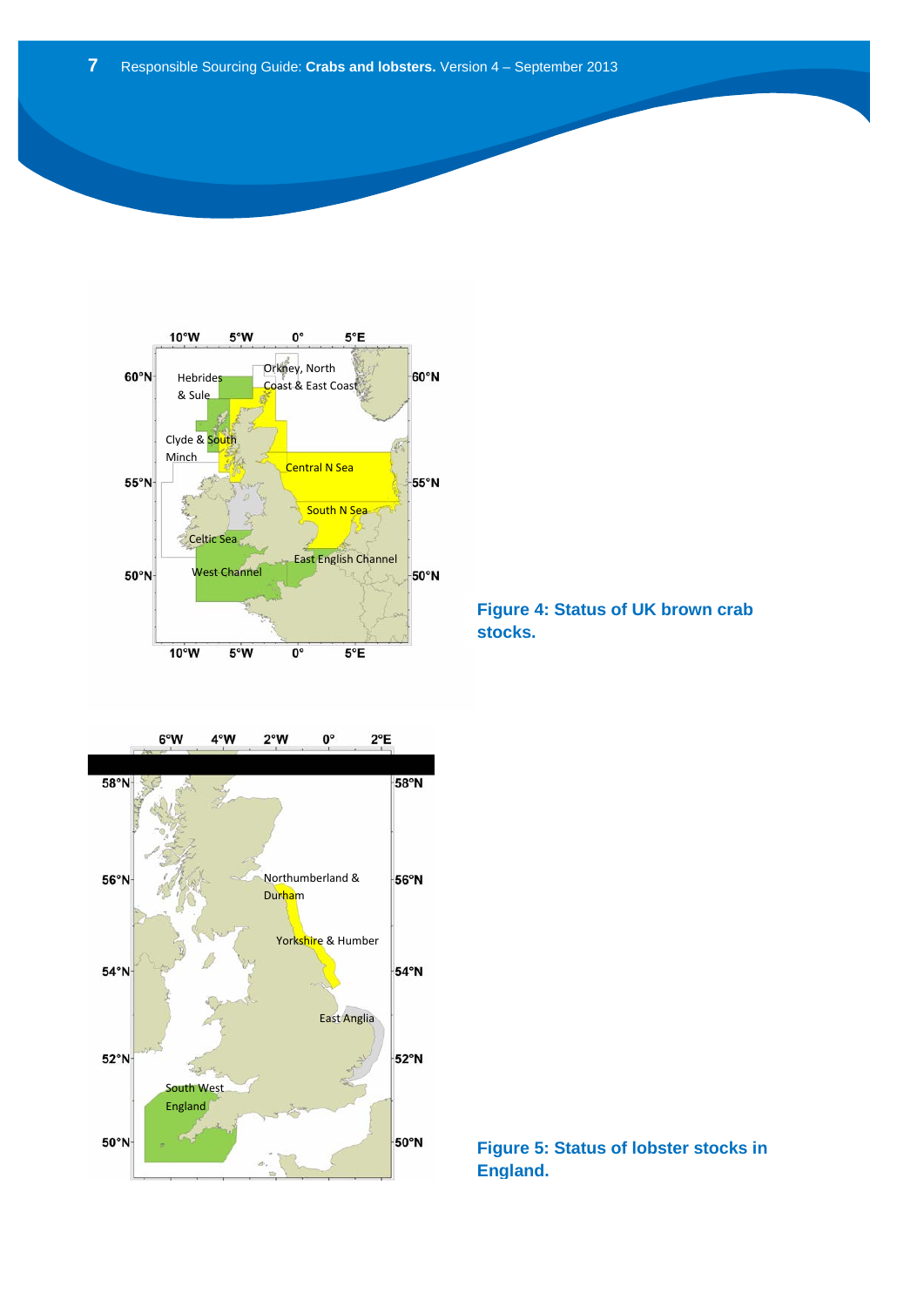# **Fishing gear and methods**

Most crabs and lobsters are captured in baited pots (also known as traps or creels), but they can also be taken in trawls and static nets such as gill nets or tangle nets. Pots are either top opening (inkwell pot) or side-opening with a retaining chamber (parlour pot). In European waters, pots are fished individually or in strings (fleets) of up to 100 pots, at each end of which is an anchor and buoy. The total number of pots used is determined by boat size, the number of crew and the fishing ground. Fishing with pots is considered to be a sustainable fishing method for two reasons. First, there is a behavioural buffer against overexploitation, because capture relies on crabs and lobsters being attracted to the pot only when they are feeding. Second, fishing with pots has very little effect on the seabed or other organisms in the fishing area (8).

The main fishing season for crabs is from May to December, peaking in the autumn when mainly mature females are targeted. Potting for lobsters tends to be a localised activity and may occur throughout the year, but fishing is concentrated from April to October, particularly in inshore waters, when the water temperature is high enough to stimulate feeding activity. The largest vessels in the crab fleet are nomadic, working wherever the fishing is best, and they are fitted with vivier tanks for storing crabs live.

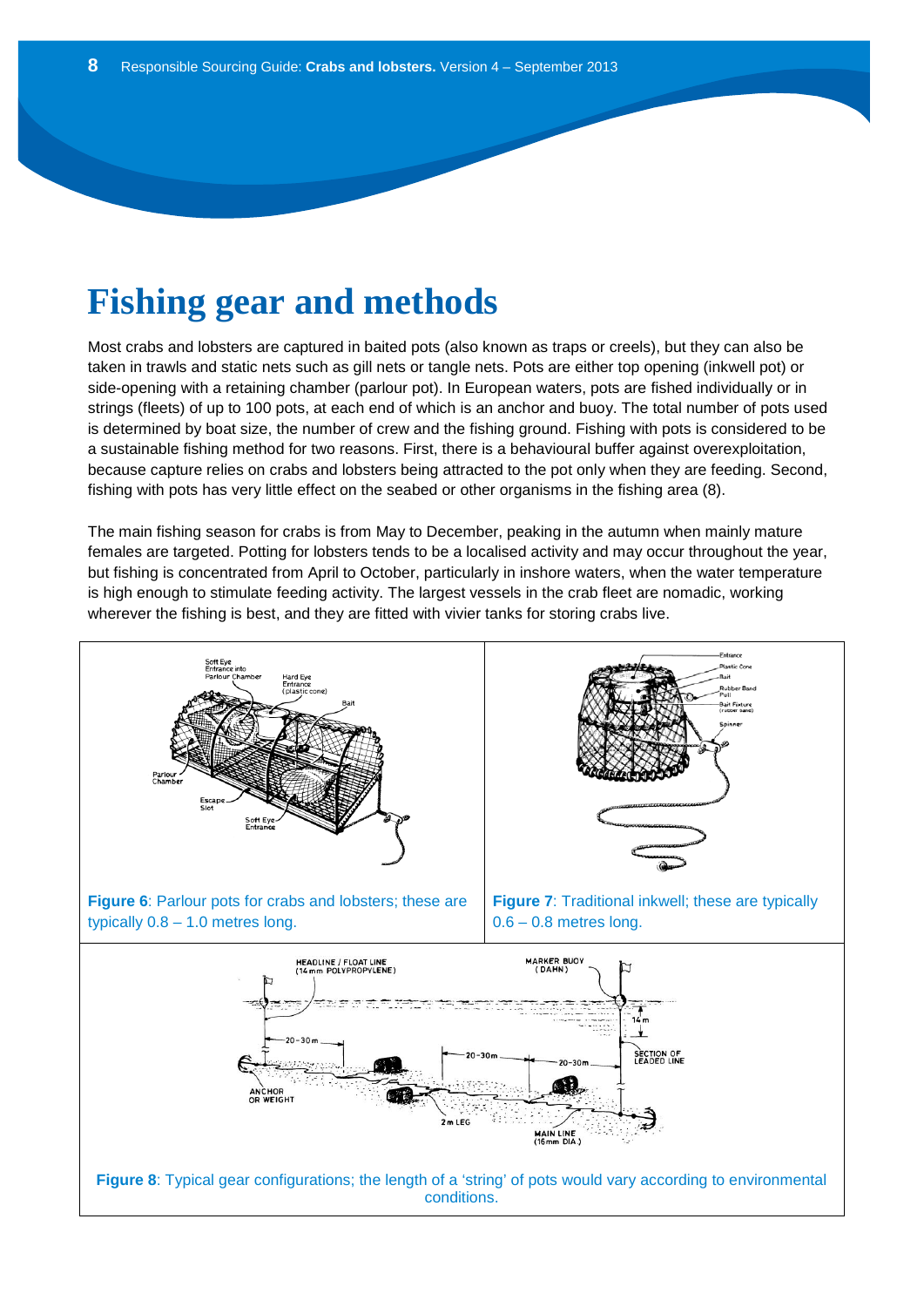# **Management and conservation measures**

Crab and lobster stocks are managed primarily through fishing effort limitation and technical conservation measures. Generally, they are not managed through Total Allowable Catch (TAC) or quota allocation, except for the offshore canyon fisheries for American lobster.

In Europe, crabs and lobsters are managed at EU, national, regional, and local level. For both species, the key technical measure is the minimum landing size (MLS), designed to ensure animals are allowed to grow to maturity to sustain breeding stocks. This is a particularly effective way to manage crab and lobster fisheries, as undersized animals returned to sea from pots suffer very low mortality rates (mortality rates are probably higher in trawl and net fisheries).

#### **Licensing**

UK pot fisheries for crabs and lobsters are controlled through a shellfish licensing scheme, which restricts entry of new vessels to the fishery, and requires returns of catch and fishing effort information. Local or regional management measures are enforced through IFCA (8) bye-laws that apply out to the 6 mile fishery limit around England and Wales; these are described in Figure 10. There are analogous local management bodies in Scotland, such as the Shetland Shellfish Management Organisation (9). However, most Scottish and Northern Irish crab and lobster fisheries are regulated by the Devolved Governments and EU legislation.

In addition to licensing and MLS regulations, EU (10) or national legislation on crabs, includes bans on landing berried females and soft pre-moult or recently moulted crabs. In certain areas, crabs are taken as by-catch in static gear, such as gill nets. It is difficult to remove them whole from the nets so they are often de-clawed and only claws retained. This is regulated by EU legislation and local bye-laws.

### **Technical measures for crabs**

The MLS for crabs (Figure 9) varies around the UK coast because of regional variations in growth rate, size at first maturity and marketing practices.



**Figure 9:** Crabs measured across the widest part of the carapace or shell.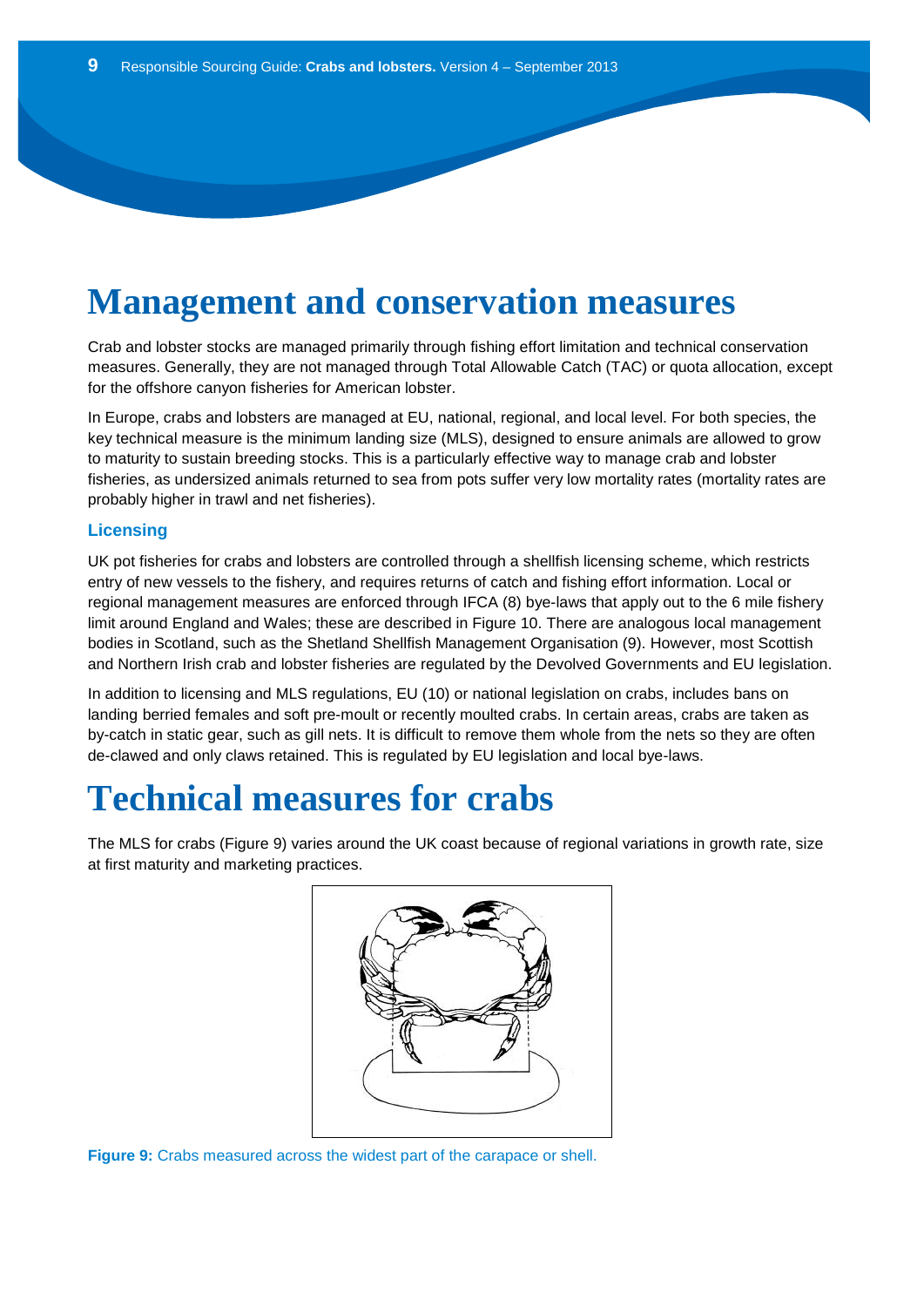

**Figure 10:** Variable MLS regulations for brown crab; note that Sea Fisheries Committees (SFCs) have been superseded by Inshore Fisheries and Conservation Authorities (IFCAs).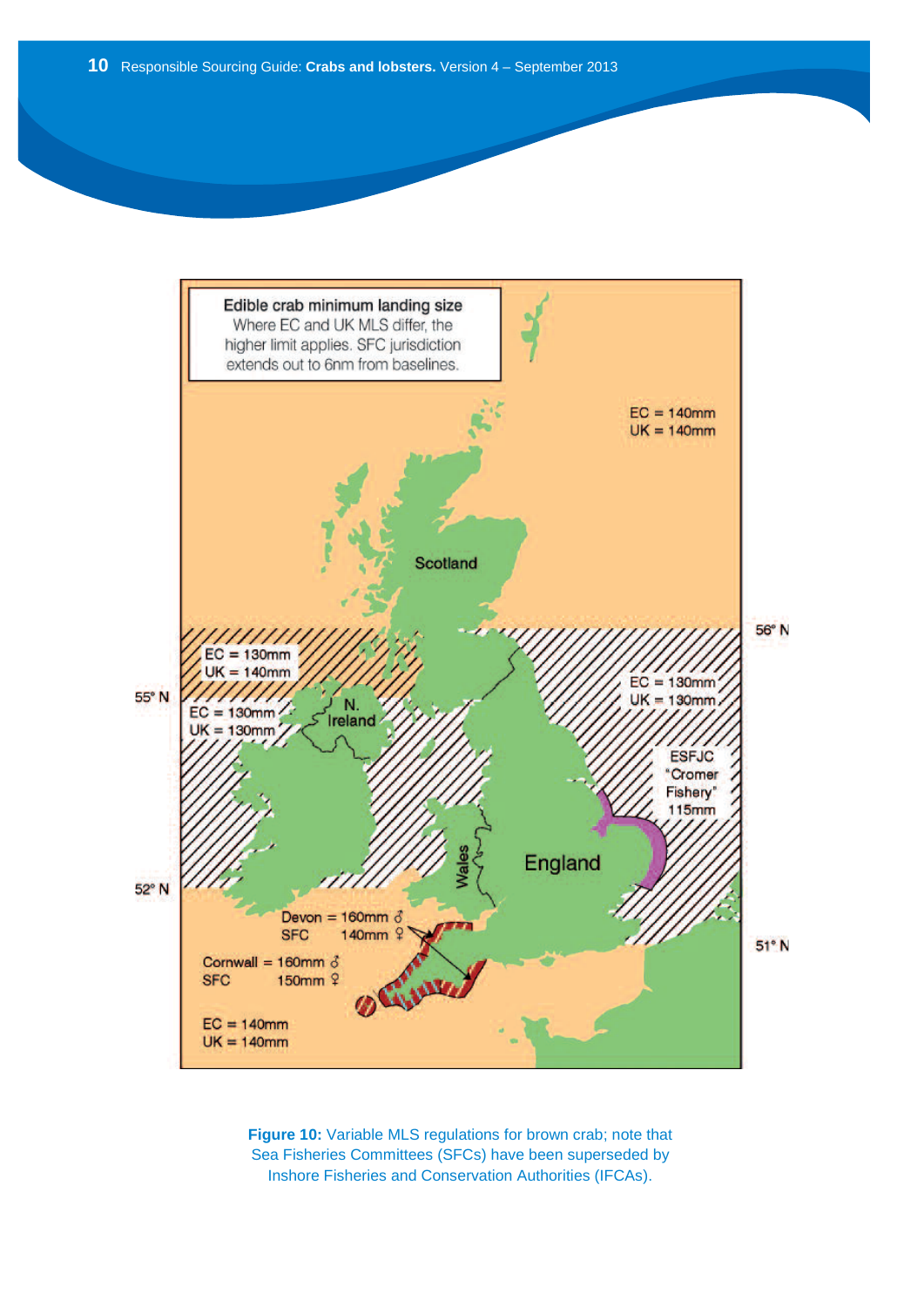# **Technical measures for lobsters**

Prohibiting the landing of Vnotched lobsters and enforcing the MLS are very effective conservation measures for lobsters. They allow breeding stock, or animals smaller than a certain size, to be returned alive to the sea.

For UK lobster fisheries, national management measures (11) prevent the landing of V-notched lobstersLocal legislation (within the 6 mile limit (8) may include: protection of berried (egg-bearing) females; prohibition on landing soft lobsters or parts of lobsters; restriction on the size of vessel; limits on the number of pots per vessel; escape gaps in pots to allow undersized animals to escape; closed areas; closed seasons; marking of gear and a higher MLS of 90mm compared with

87 mm (EU minimum) carapace length.

EU minimum landing size regulations of 87 mm carapace length apply for all UK coasts, and within England and Wales. However, some IFCAs (8) have introduced local bye-laws. This has resulted in South Wales, Devon, Cornwall and the Isles of Scilly setting an MLS of 90mm carapace length (Figure 8) within the 6 mile fishery limit.

#### **Canada and the USA**

The lobster fishery in Canada and the USA has a wide range of management measures, which vary across fishing regions and are generally more restrictive than management measures in the European lobster fisheries. Regulations include: limits on pot numbers per vessel;

limited entry of vessels into the fishery; minimum and maximum landing sizes; prohibition on the landing of berried and V-notched females; closed seasons and areas; and escape gaps and devices to prevent 'ghost fishing' if pots are lost.

New management measures have been introduced for the lobster fishery in the USA in 2009 including: changes to the lobster maximum carapace (shell) length restrictions; a requirement for all federal lobster dealers to submit weekly electronic reports for all lobster they purchase from vessel owners with federal permits; and a change to the v-notch definition applicable to several lobster conservation management areas (5).

### **V-notching**

Because egg-bearing or berried lobsters are not present all year round it is not always possible to distinguish breeding stock. Therefore, programmes are undertaken whereby the tails of breeding lobsters (mostly females, but sometimes males) are notched with a V-mark by the fishermen or IFCA officers (8) and released (Figure 11). Some IFCA also prohibit the landing of berried lobsters from within their fishery districts (inside the 6-mile limit). This means you can always verify whether crabs and lobsters are landed legally by measurement and visual appearance. Note the legislation also forbids tampering with a V-notched lobster's tail to remove the notch. If you have any doubts speak to your supplier.



**Figure 11: Measuring a Vnotched lobster from behind eye socket to rear of carapace.**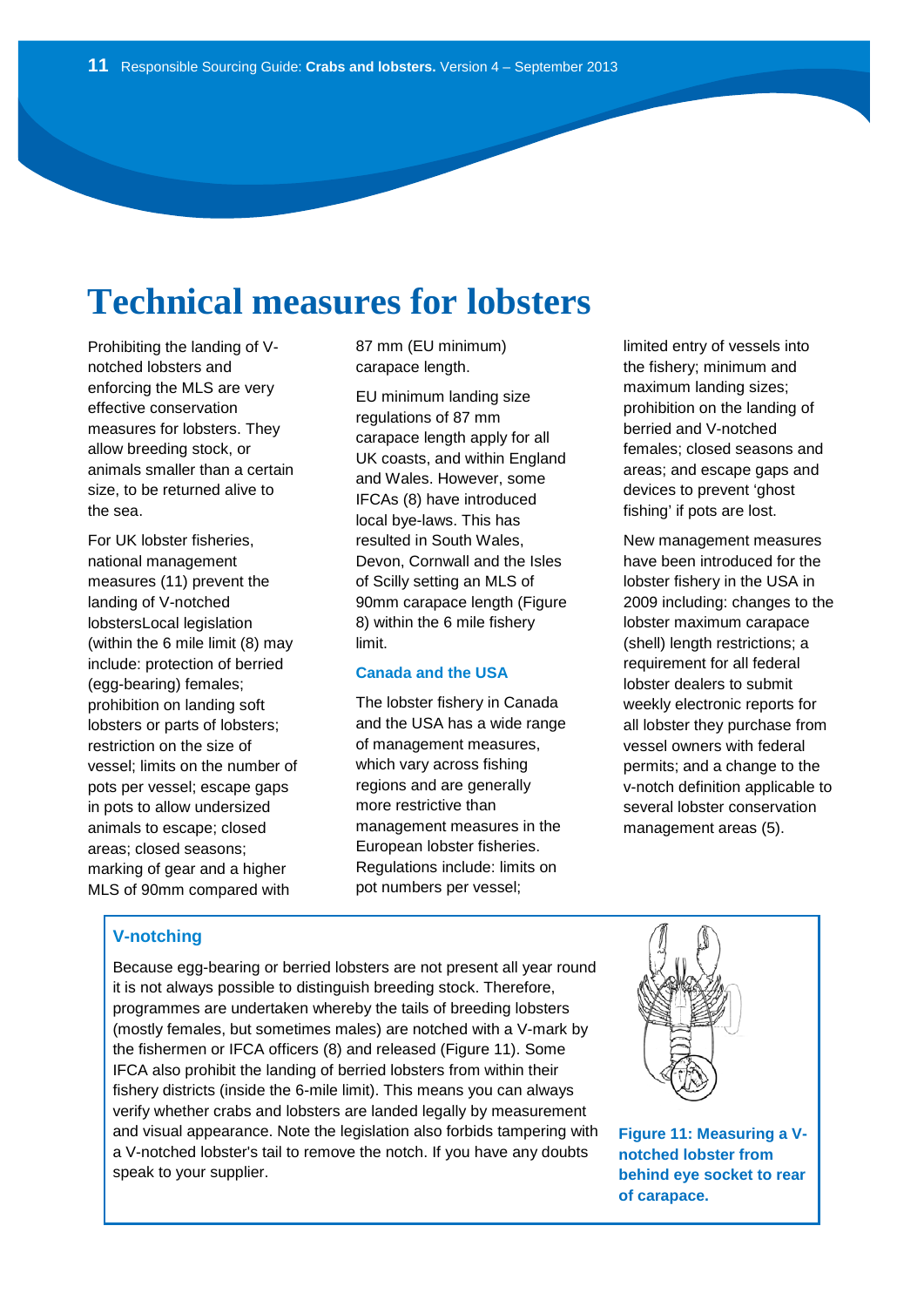# **Management and conservation measures contd**

Though European crab and lobster stocks are generally considered to be harvested sustainably, there are some management concerns:

### **Uncertainties about stock structure**

For both crabs and lobsters, assessments are carried out on stock units defined by fishery characteristics and practicalities of management, not by biologically defined stock boundaries. The management of biological stocks or populations would require international cooperation. For example, crabs in the western English Channel seem to share many characteristics with crabs from the Bay of Biscay, and it is probable that Irish Sea crabs have more in common with those on the Malin Shelf (SW Scotland), and to the west of Scotland, than with crabs found in the Celtic Sea. Previous research to identify major crab spawning grounds, and the possible existence of separate crab populations in different areas (12-14), is being extended by investigating the genetic structure of the crab stocks in

UK waters and around Ireland, France and Scandinavia (15). A four year crab-tagging programme to determine growth and distribution in the English Channel commenced in October 2007.

### **Inaccurate landings and effort data**

In the past, assessments of crab and lobster stocks have been compromised by a lack of data on landings and fishing effort; in particular, the number of pot hauls carried out on each fishing trip. Since 1 January 2000, vessels over 10m in length have had to complete EU log books documenting catch and fishing effort in the pot fishery. This requirement was extended to vessels under 10m in 2006. Improved fishery data should enable the UK to carry out better crab and lobster assessments in future.

### **Size-based assessments**

Crab and lobster assessments in Europe are currently based on size-based data. Although age can be determined by measuring the accumulation of certain pigments (16, 17), it is not yet possible to carry out

fast, routine ageing of samples to provide data for use in agebased assessment methods. This would enable the growth and harvesting (fishing mortality) rates to be estimated more accurately.

### **Additional management measures**

Measures that conserve young animals or breeding stock, such as a MLS or Vnotching, need to be complemented by controls on fishing effort, such as limiting the number of pot-days, otherwise there is a risk that the stock will become overfished. The current UK licensing scheme restricts entry of new vessels into the UK crab fishery, but it does not restrict the numbers of days or the number of pots that each vessel may fish. Agreement needs to be reached as to how this may be achieved. In the UK lobster fishery, there is general consensus that further national measures to safeguard the spawning stock would be beneficial, possibly by introducing a maximum landing size or increasing the current minimum landing size.